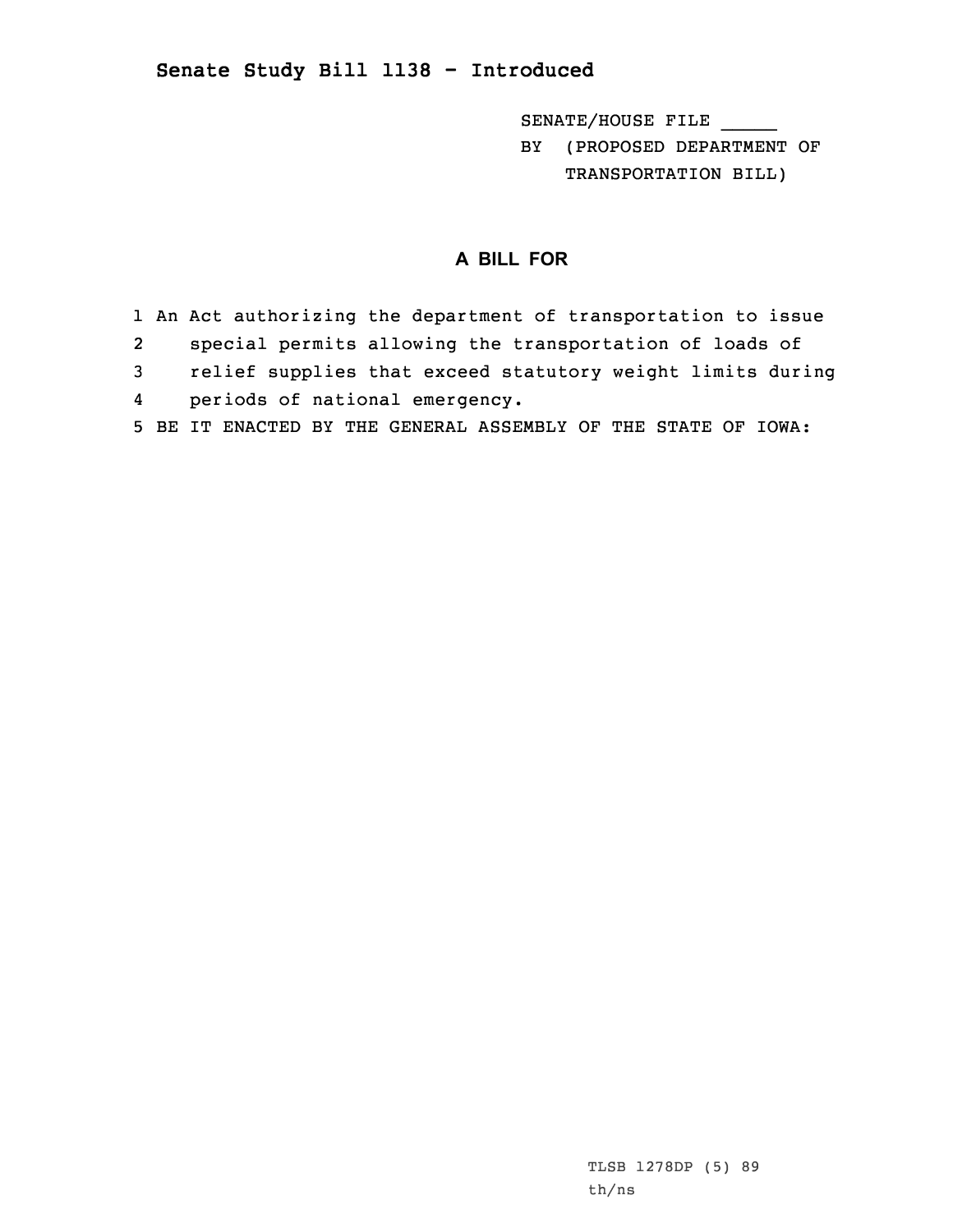1 Section 1. NEW SECTION. **321E.29B Special permits —— relief** 2 **supplies during periods of national emergency.**

 1. During an emergency, the department may issue special permits pursuant to 23 U.S.C. §127(i) authorizing the transportation of divisible loads of relief supplies that exceed the weight limits established under section 321.463 on the interstate highway system if the president of the United States has declared the emergency to be <sup>a</sup> major disaster under the federal Robert T. Stafford Disaster Relief and Emergency Assistance Act, Pub. L. No. 93-288, as amended, 42 U.S.C. §5121 11 et seq.

12 2. The department shall only issue special permits under 13 this section exclusively for vehicles and loads that are 14 delivering relief supplies.

 3. The department may issue <sup>a</sup> special permit under this section to <sup>a</sup> commercial motor carrier that covers all vehicles operated under the commercial motor carrier's interstate or intrastate motor carrier number, as those terms are defined in section 325A.1, provided all vehicles operating under the permit comply with subsection 2.

21 4. The department shall adopt rules pursuant to chapter 17A 22 to administer this section.

23 EXPLANATION

24 **The inclusion of this explanation does not constitute agreement with** <sup>25</sup> **the explanation's substance by the members of the general assembly.**

 Federal law authorizes states to issue special permits allowing the transportation of overweight, divisible loads during emergencies if the president of the United States has declared the emergency to be <sup>a</sup> major disaster, the permits are issued in accordance with state law, and the permits are issued exclusively for vehicles that are delivering relief supplies. Under current law, the Iowa department of transportation (DOT) does not have the authority to issue such special permits pursuant to the federal authorization.

35 This bill authorizes the DOT to issue special permits

-1-

LSB 1278DP (5) 89  $th/ns$   $1/2$